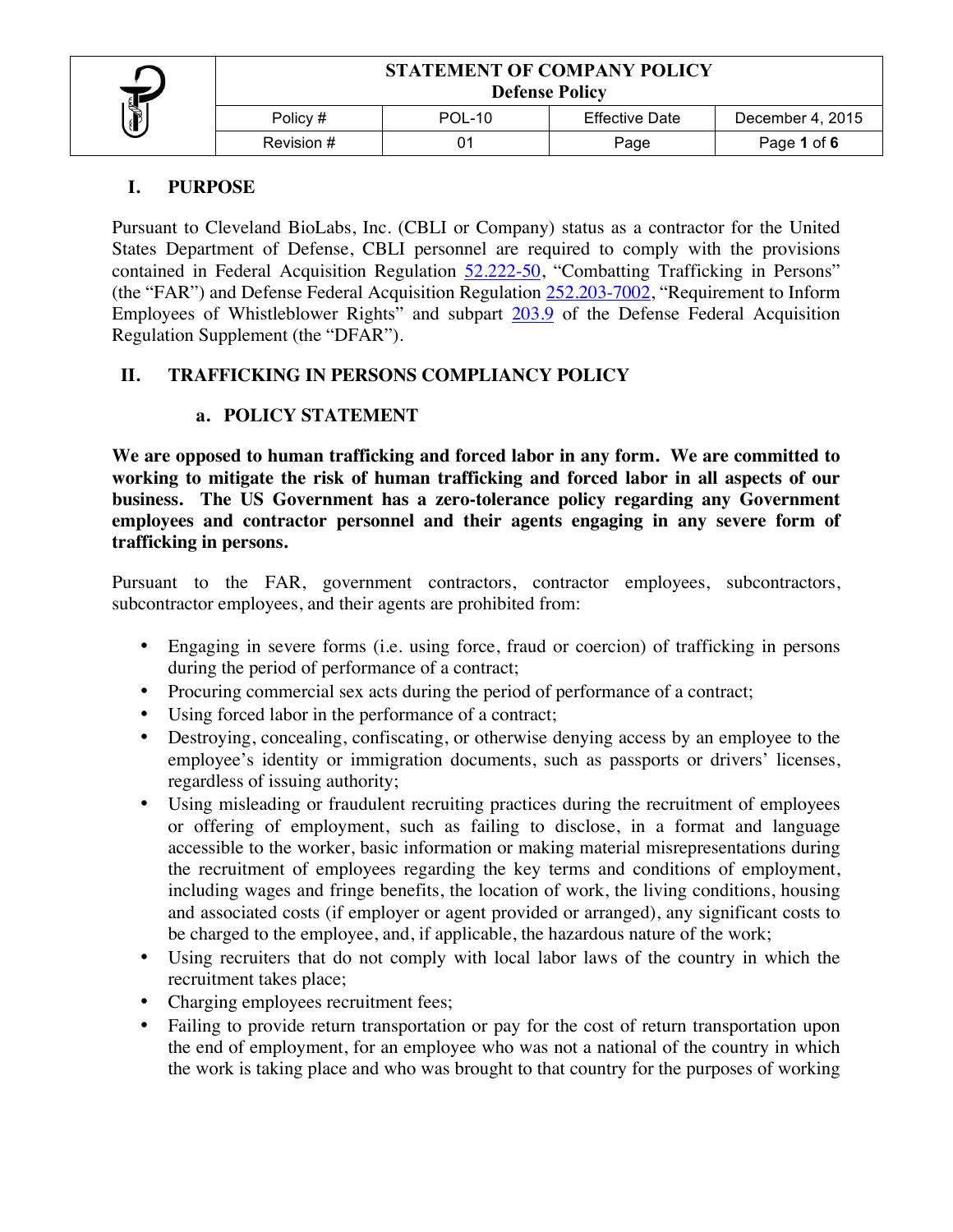

on a U.S. Government contract, subcontract or portion(s) of contracts or subcontracts performed outside the United States; or

- Failing to provide return transportation or pay for the costs of return transportation upon the end of employment, for an employee who is not a United States national and who was brought into the United States for the purpose of working on a U.S. Government contract or subcontract if the payment of such costs is required under existing temporary worker programs or pursuant to a written agreement with the employee for portions of contracts and subcontracts performed inside the United States;
- Providing or arranging housing that fails to meet the host country housing and safety standards; or
- If required by law or contract, failing to provide an employment contract, recruitment agreement or other required work document in writing in a language the employee understands. If the employee must relocate to perform the work, the work document shall be provided to the employee at least five days prior to the employee relocating.

Any violation of the FAR or this policy could result in disciplinary action which may include but are not limited to, an employee's removal from the contract or termination of employment.

Additional information about Trafficking in Persons can be found at the website for the Department of State's Office to Monitor and Combat Trafficking in Persons at http://www.state.gov/j/tip/.

## **a. DEFINED TERMS**

"Severe forms of trafficking in persons" means (1) sex trafficking in which a commercial sex act is induced by force, fraud, or coercion, or in which the person induced to perform such act has not attained 18 years of age; or (2) the recruitment, harboring, transportation, provision or obtaining of a person for labor or services, through the use of force, fraud, or coercion for the purpose of subjection to involuntary servitude, peonage, debt bondage or slavery and sex trafficking.

"Sex trafficking" means the recruitment, harboring, transportation, provision, or obtaining of a person for the person of a commercial sex act.

## **b. ROLES AND RESPONSIBILITIES**

Employees may, and have a responsibility to, report, in good faith, without fear of retaliation and subject to protection under 10 U.S.C. 2409, from reprisal for whistleblowing on trafficking in persons violations, any activity that violates the FAR or this policy to their management, the Company's Chief Financial Officer, or to the Global Human Trafficking Hotline at 1-844-888- FREE or at help@befree.org or the Department of Defense at www.dodig.mil/hotline/ or toll free at 800-424-9098.

## **III. DEFENSE WHISTLEBLOWER POLICY**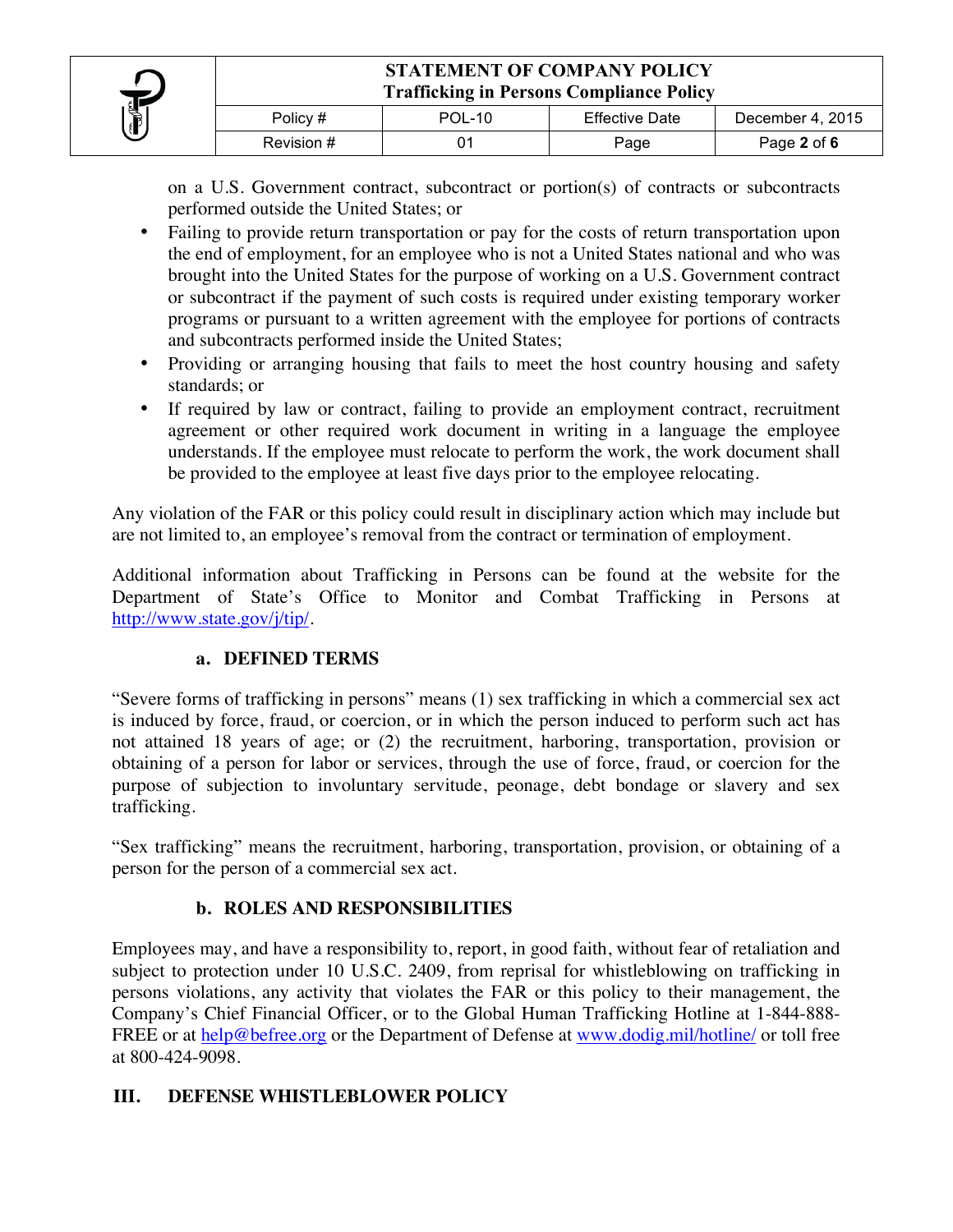

Revision # 01 01 Page Page Page 3 of 6

#### **a. POLICY STATEMENT**

**CBLI and its subcontractors shall not discharge, demote, or otherwise discriminate against an employee as a reprisal for disclosing information that the employee reasonably believes is evidence of gross mismanagement of a Department of Defense ("DoD") contract, a gross waste of DoD funds, an abuse of authority relating to a DoD contract, a violation of law, rule, or regulation related to a DoD contract (including the competition for or negotiation of a contract), or a substantial and specific danger to public health or safety.**

*This policy covers disclosures to any of the following:* 

- *(i) a Member of Congress or a representative of a committee of Congress;*
- *(ii) an Inspector General that receives funding from or has oversight over contracts awarded for or on behalf of the DoD;*
- *(iii) the Government Accountability Office;*
- *(iv) a DoD employee responsible for contract oversight or management;*
- *(v) an authorized official of the Department of Justice or other law enforcement agency;*
- *(vi) a court or grand jury; or*
- *(vii) a management official or other employee of the contractor or subcontractor who has the responsibility to investigate, discover, or address misconduct.*

*An employee who initiates or provides evidence of contractor or subcontractor misconduct in any judicial or administrative proceeding relating to waste, fraud, or abuse on a DoD contract shall be deemed to have made a disclosure.*

*Notwithstanding the foregoing, this policy does not provide any right to disclose classified information not otherwise provided by law.*

### **b. PROCEDURES FOR FILING COMPLAINTS**

Any employee of a contractor or a subcontractor who believes that he or she has been discharged, demoted, or otherwise discriminated against contrary to this policy or the DFAR may file a complaint with the Inspector General of the Department of Defense.

A complaint may not be brought more than three years after the date on which the alleged reprisal took place.

The complaint shall be signed and shall contain –

- (i) the name of the contractor;
- (ii) the contract number, if known; if not, a description reasonably sufficient to identify the contract(s) involved;
- (iii) the violation of law, rule, or regulation giving rise to the disclosure;
- (iv) the nature of the disclosure giving rise to the discriminatory act, including the party to whom the information was disclosed; and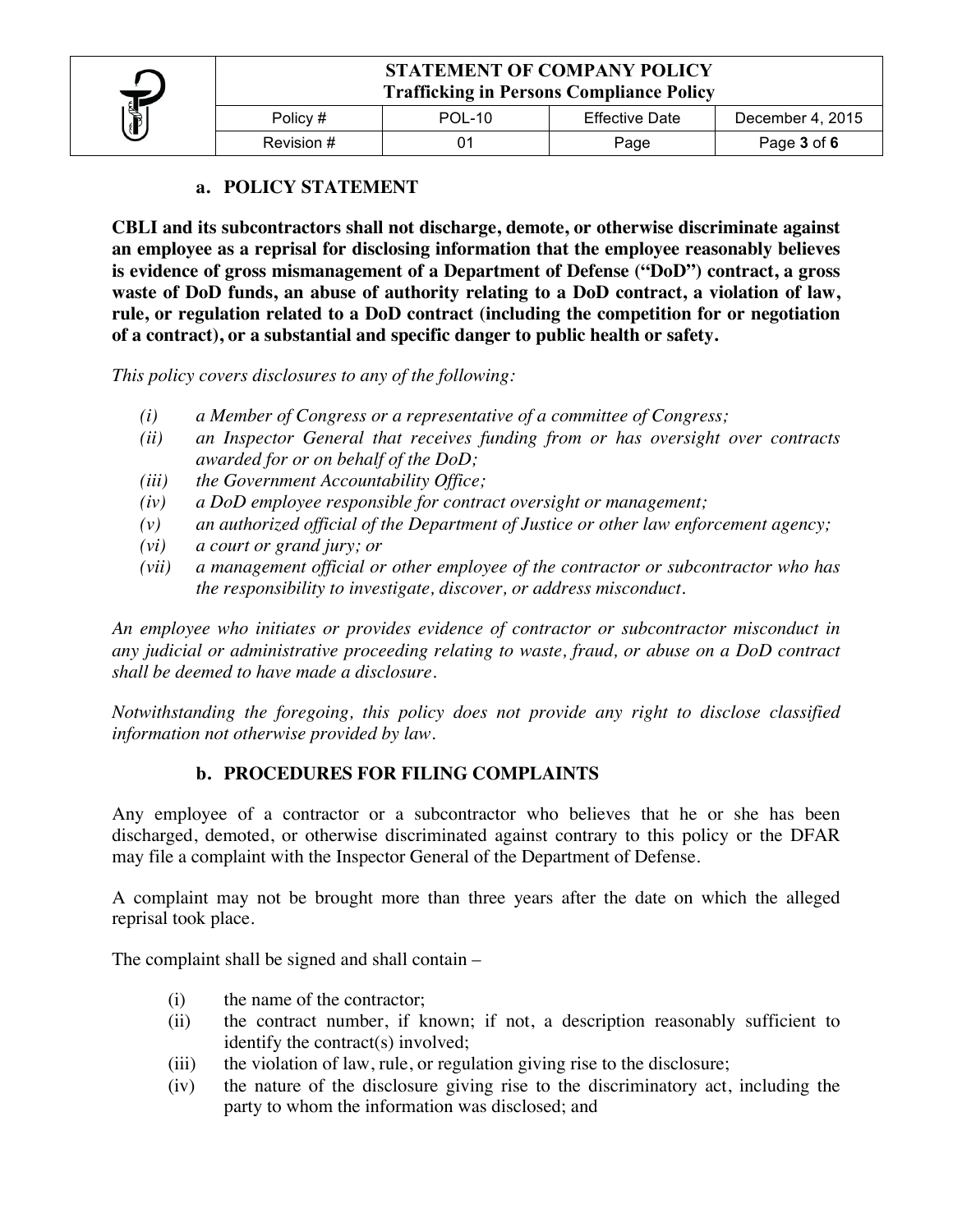

(v) the specific nature of the reprisal.

## **c. PROCEDURES FOR INVESTIGATING COMPLAINTS**

The DoD Inspector General's procedures for investigating complaints are set forth in subpart 203.905 of the Defense Federal Acquisition Regulation Supplement, which is available through the following link:

http://www.acq.osd.mil/dpap/dars/dfars/pdf/r20090115/203\_9.pdf

### **d. REMEDIES**

The DoD Inspector General may implement various remedies in the event that it is determined that a sufficient basis exists to conclude that the contractor has subjected the complainant to a reprisal as prohibited by the DFAR. A description of the various remedies is set forth in subpart 203.906 of the Defense Federal Acquisition Regulation Supplement, which is available through the following link:

http://www.acq.osd.mil/dpap/dars/dfars/pdf/r20090115/203\_9.pdf

#### **IV. ROLES AND REPONSIBILITIES**

Employees are responsible for reading, understanding and complying with this policy.

Employees should consult with the Company's Chief Financial Officer, if they are uncertain whether a specific action would be in violation of the FAR and/or this policy.

#### **V. CONFLICT**

CBLI employees and our agents are required to comply with the applicable provisions contained in the FAR and the DFAR. To the extent the FAR or DFAR and this policy differ in their requirements, the stricter requirement must be followed.

#### **VI. TRAINING**

All personnel must undergo defense training provided by CBLI. The nature, content, and frequency of that training will be determined by the Company based on your risk profile. We encourage all of our business partners to provide training to their personnel as well.

#### **VII. STATUS**

This policy does not form part of any employment contract with you and may be amended at any time. Your adherence to this policy may be a factor relevant to your performance evaluation by the Company.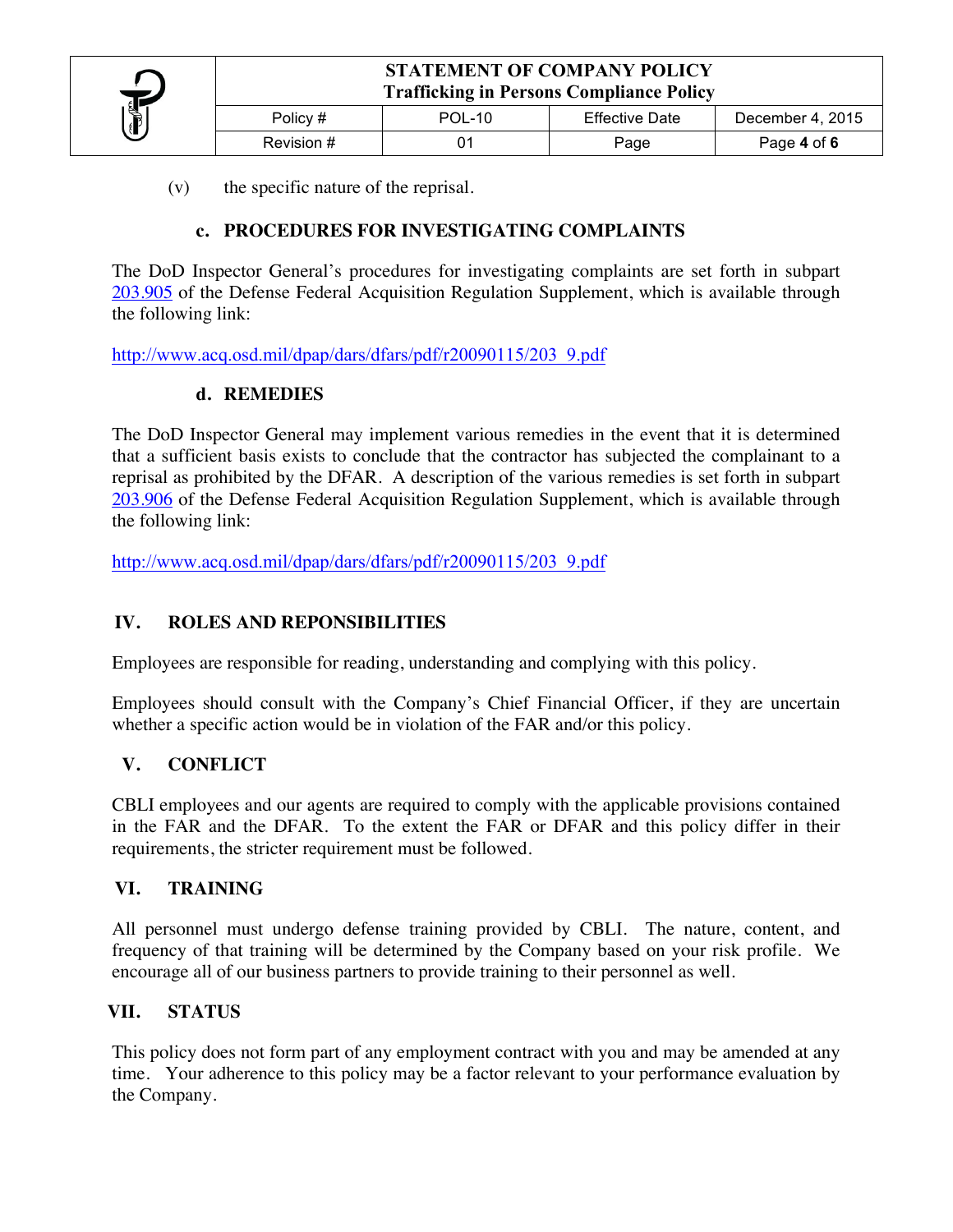

This policy should be read in conjunction with the following policies and procedures of the Company:

POL-03 Whistleblower Policy

POL-04 CBLI Code of Conduct

### **VIII. CERTIFICATION**

Please sign the attached certificate after you have read this policy. The Company may require you to recertify your compliance with this policy on a periodic basis.

### **IX. REVISION HISTORY**

| Version  | Approval  | Date                  | Summary of Change          |
|----------|-----------|-----------------------|----------------------------|
| $POL-10$ | CEO & CFO | . 2015<br>September 1 | N/A                        |
| Rev01    | CEO & CFO | December 4, 2015      | Change of reporting person |